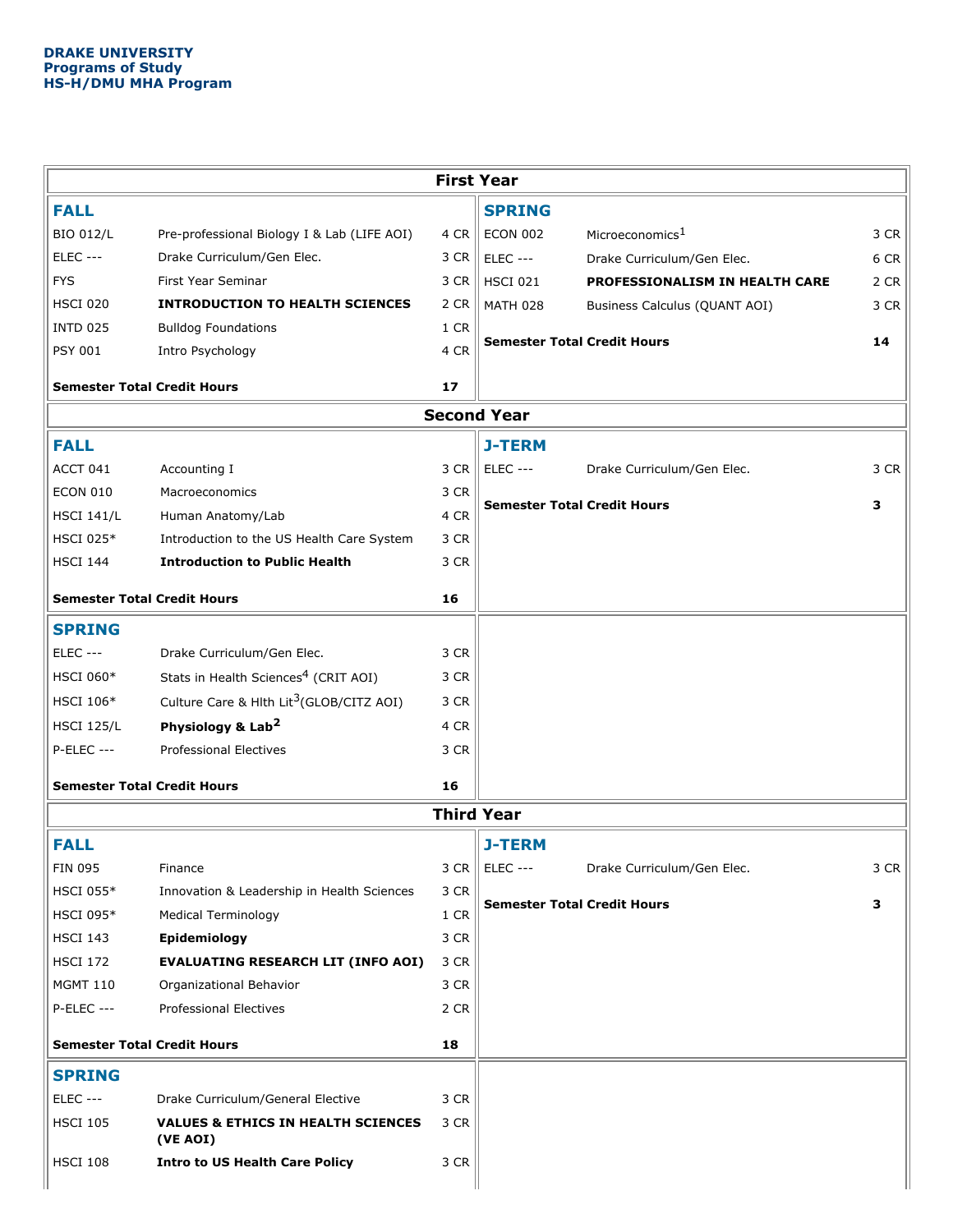| <b>Total Program Hours: 131</b>          |                                                            |      |                                    |                                                           |      |  |  |  |  |
|------------------------------------------|------------------------------------------------------------|------|------------------------------------|-----------------------------------------------------------|------|--|--|--|--|
| <b>Semester Total Credit Hours</b>       |                                                            | 14   | <b>Semester Total Credit Hours</b> |                                                           | 14   |  |  |  |  |
| $MHA$ ---                                | <b>MHA Coursework</b>                                      |      | 9 CR    MHA ---                    | <b>MHA Coursework</b>                                     | 9 CR |  |  |  |  |
| <b>HSCI 196</b>                          | <b>HEALTH SCIENCES INTERNSHIP I</b>                        |      | 3 CR   HSCI 197                    | <b>HEALTH SCIENCES INTERNSHIP II</b>                      | 3 CR |  |  |  |  |
| <b>HSCI 155</b>                          | <b>GUIDED RESEARCH IN HEALTH SCIENCES</b> 2 CR    HSCI 156 |      |                                    | <b>GUIDED RESEARCH IN HEALTH SCIENCES</b><br>$\mathbf{H}$ | 2 CR |  |  |  |  |
| <b>FALL</b>                              |                                                            |      | <b>SPRING</b>                      |                                                           |      |  |  |  |  |
| <b>Fourth Year</b>                       |                                                            |      |                                    |                                                           |      |  |  |  |  |
| <b>Semester Total Credit Hours</b><br>16 |                                                            |      |                                    |                                                           |      |  |  |  |  |
| <b>P-ELEC ---</b>                        | <b>Professional Electives</b>                              | 2 CR |                                    |                                                           |      |  |  |  |  |
| <b>MKTG 101</b>                          | Marketing Principles                                       | 3 CR |                                    |                                                           |      |  |  |  |  |
| IS 044                                   | <b>Information Tools</b>                                   | 2CR  |                                    |                                                           |      |  |  |  |  |

## **Program Notes:**

To view remaining MHA requirements, see DMU course [requirements.](https://cphs-web.drake.edu/aspx/Programs/%E2%80%9Chttps://catalog.dmu.edu/health-sciences/health-care-administration-mha/#coursestext%E2%80%9D)

**Bolded courses** must be taken in the designated semester, unless prior approval by the College is provided.

\*Asterisked courses are recommended to be taken in the designated semester, but may be offered in alternative semesters.

1 = HSCI 102 – Health Economics can be substituted for requirement (course offered only in fall semester)

2 = BIO 129/L – Mammalian Physiology or PHAR 125 can be substituted for requirement (courses offered only in fall semester)

3 = HSCI 106 - Culture Care is requirement for HSCI degree, and may be completed in J-term or Spring, based on availability.

4 = STAT 060 – Statistics for the Life Sciences can be substituted for requirement

Students may declare a Business Minor after successful completion of ACCT 041. **Note:** HSCI 102 does not apply to the Business Minor.

**Drake Curriculum/General Electives (min 24 credits):** Area of Inquiry (AOI) requirements not fulfilled by required courses – Artistic Experience AOI, Engaged Citizen AOI, Historical Foundations AOI (2 courses), Scientific Literacy - Physical Sciences AOI, and Written Communication AOI. Three (3) additional credits of general elective coursework must be completed at Drake. Remaining General Electives are fulfilled by MHA courses at Des Moines University.

Declare Health Sciences track by end of first semester. Notify the Experiential Office by February 1 of the intent to apply to the MHA program. Apply to MHA program by June 1 following the junior year to begin course work during the fall of the senior year.

Professional Electives (min 15 credits): Professional electives refer to the courses below; other courses may be used as approved. A minimum of 10 credits of professional elective coursework must be completed at Drake. Additional professional electives will be fulfilled by MHA courses at Des Moines University. If admitted to the MHA program, required credit minimums for Health Sciences and Business Professional Electives are waived.

**Biomedical Science Electives** *(no minimum)* \*BIO 095-199 \*CHEM 097-199 \*NSCI 001-199 \*PHY 001-199

**Health Science Electives** *(min 3 credits)*  \*PHAR 100-199 \*HSCI 100-199 \*EDUC 172 \*SPAN 154

**Business Electives** *(min 3 credits)* \*ACCT 042-199 \*BLAW 060-199 \*ECON 011-199 \*FIN 096-199 \*INS 051-199 \*MGMT 111-199 \*MKTG 102-199 \*BUS 005-199

**Psychology Electives** *(no minimum)* \*PSY 002-199 \*SCSS 081

**Leadership Electives** *(no minimum)* \*LEAD 050-199

**Professional Electives Policy:** Core curricula of CPHS degree programs may require professional elective courses that permit exploration of and/or advanced study in areas of professional interest within the student's primary degree. Professional electives provide the student with an opportunity to not only pursue areas of intellectual interest, but also to develop an individual "brand" that may benefit them in their professional or academic future. Students who desire to have a nonapproved electives count toward professional elective credit should apply for an exception to program policy prior to taking the course whenever possible. Professional electives must be taken for a grade unless the course is designed as credit/no credit. Students should refer to their degree audit for determination of the total number of required professional electives. Students should review the **[student handbook](https://www.drake.edu/cphs/handbookspolicies/)** for the complete professional elective policy and details specific to their degree program.

\*\*If not admitted to the MHA program, all credit minimums for **Drake Curriculum/General Electives and Professional Electives** must be fulfilled to earn a Bachelor of Sciences in Health Sciences.